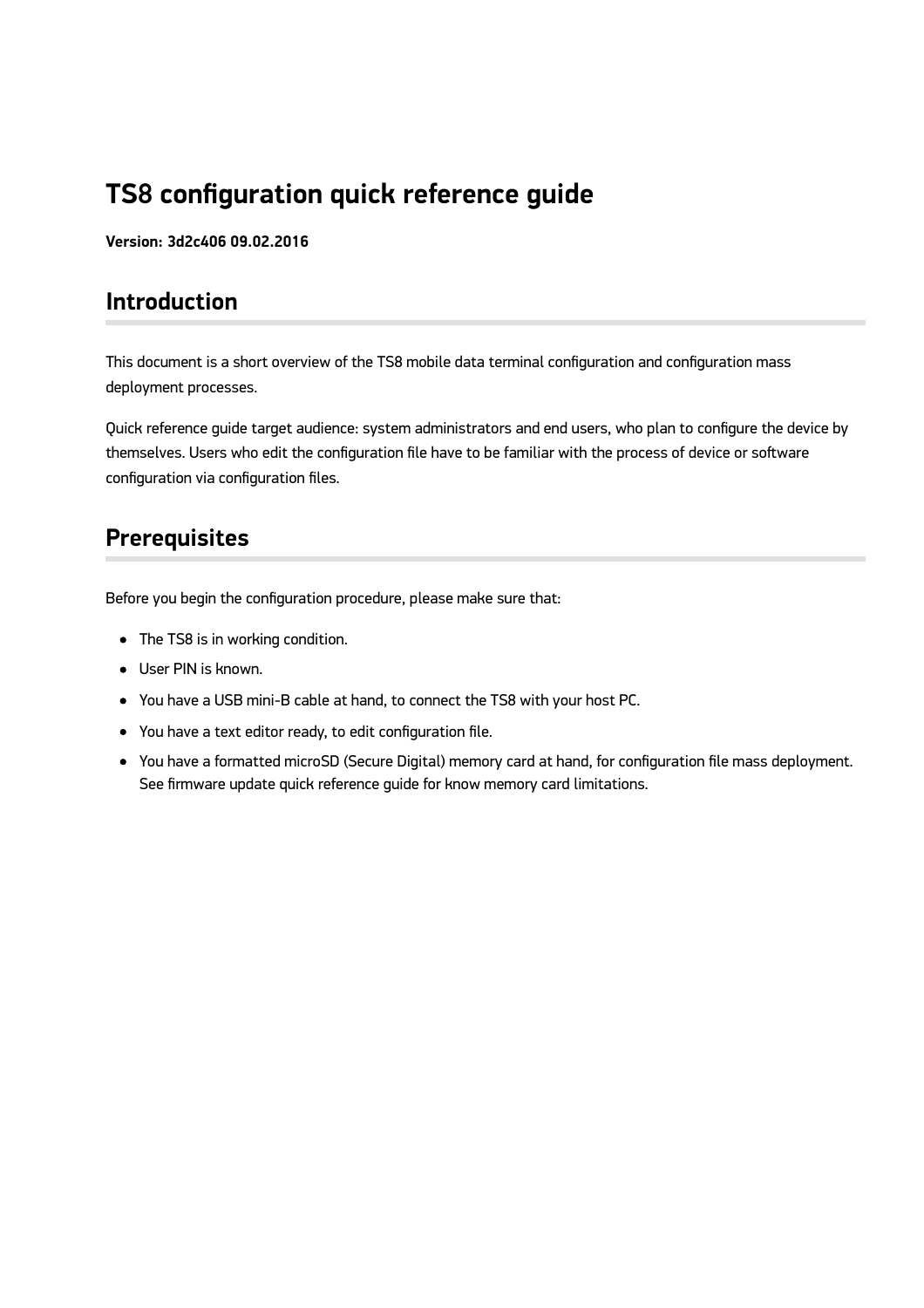## **PLE terminal configuration file**

#### **Structure and configuration options**

PLE terminal application is configured via  $|$ config.ini file. This file controls the majority of the device's configuration, that usually needs to be changed.

File format is [INI file](https://en.wikipedia.org/wiki/INI_file).

It contains the following sections and key value pairs within sections.

| <b>Section name</b> | <b>Description</b>                                        |
|---------------------|-----------------------------------------------------------|
| [wlan]              | <b>Wireless Local Area Network settings</b>               |
| [gsm]               | GSM modem connection settings                             |
| [bluetooth]         | Bluetooth connection settings                             |
| [server]            | Settings of the PLE server where the terminal connects to |
| [power]             | TS8 power management settings                             |
| [user]              | TS8 user interface settings                               |

#### **Configuration suitability for different TS8 firmware versions**

Default and possible values can be found in the default configuration file, which is distributed within the firmware package. Default configuration file's header indicates the firmware version the file is compatible with.

**NB! The configuration file differs in different firmware versions. If you update from an older firmware, the configuration file might require changes. See your FW version's default configuration file for required changes.**

#### **File format constraints**

Several values are between double quotation marks (e.g "value"). Bear in mind that only the ASCII character " (0x22) is valid. There is a known issue with OS X's text editor, which uses different symbols " and " by default. Those are not valid.

Each line is terminated by carriage return and line feed ("\r\n"). When you edit the configuration file in Linux, it is normal that ^M in displayed at the end of every line. Such formatting is done automatically by the program unix2dos when the DOS volume is prepared.

Any configuration settings changes made by PLE server also change the structure of the configuration file. If you want to use such reconfiguration possibility, please prepare a dedicated configuration file template in advance.

### **Default configuration**

If sections or key-value pairs are missing in the  $|config.ini|$ , the PLE terminal application uses default values. These values are inline in the default configuration file.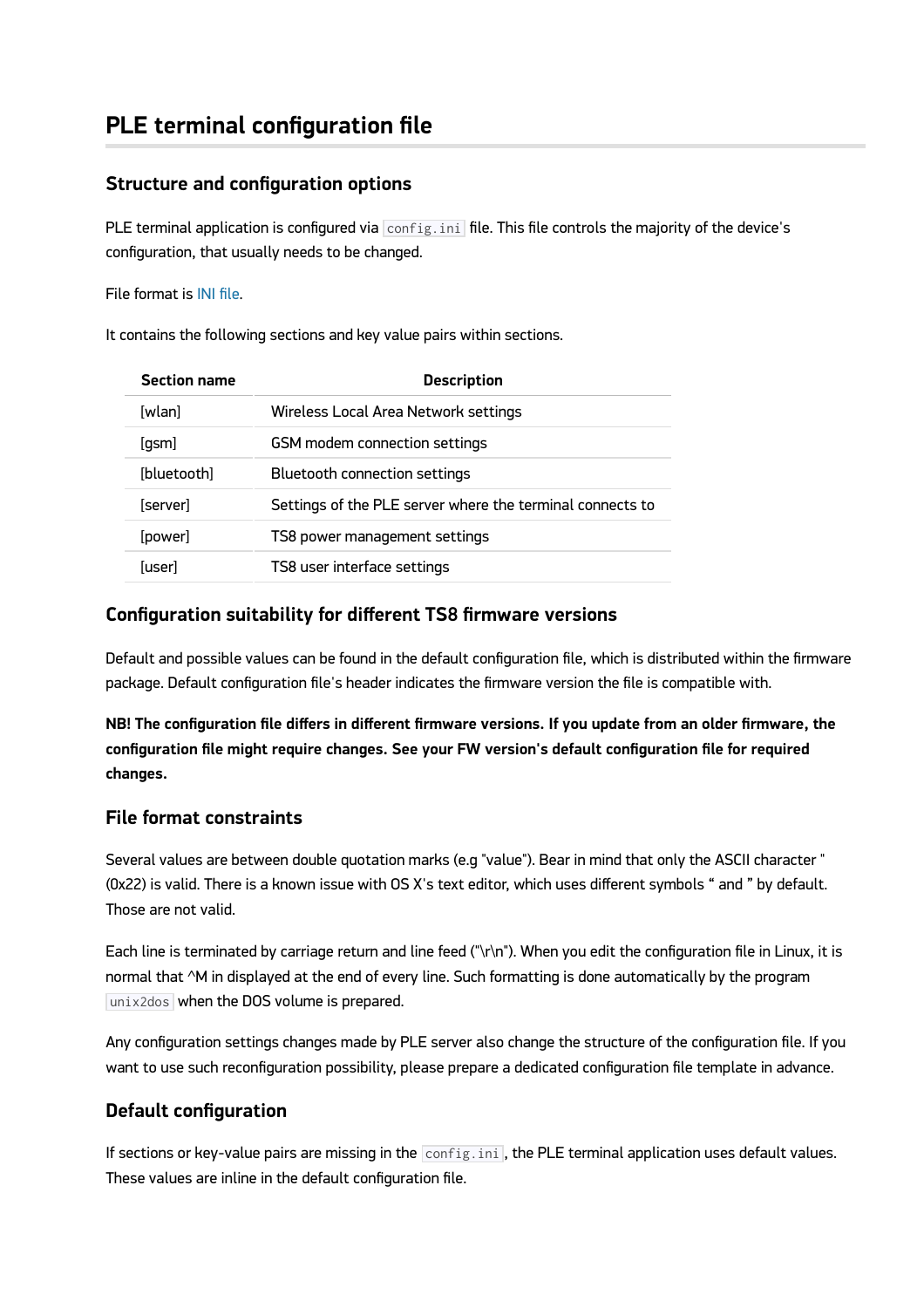### **Additional device configuration files**

Configuration volume and it's subdirectory etc contains additional configuration files, keys and certificates. Usually those do not require any changes. See README. TXT in exposed configuration volume for details. Following table lists used additional configuration files.

| <b>File</b> | <b>Description</b>                                     |
|-------------|--------------------------------------------------------|
| ntp.conf    | Network Time Protocol client daemon configuration file |

When changing those please refer to particular program documentation and examples shown in files.

### **Accessing and editing configuration files**

Connect the USB cable to the TS8 and your host PC.

If the TS8 was switched off, it should turn on automatically and the following message is displayed on screen:

```
 Enter PIN:
to access configuration
```
If the TS8 was switched on when cable was connected, power off the device by pressing MENU and selecting Power off. Then reconnect the cable.

Enter a 4 digit pin code to make the configuration partition "visible" to the host PC. (Default pin can be found in the configuration file template.)

At this point, the host PC will recognise the TS8's volume TS8-config as removable storage device.

#### **NB! If a memory card has been inserted into the TS8, the memory card is recognised also.**

- Edit the configuration file, save changes and close the text editor.
- Eject removable storage device from the host PC operating system.
- Disconnect the USB cable.

The TS8 powers off.

At this point, the configuration changes are stored in TS8's flash and will be applied next time the device is started.

**NB! Do not try to update configuration when the battery is not connected to device. When using only power from USB, changed files are not stored.**